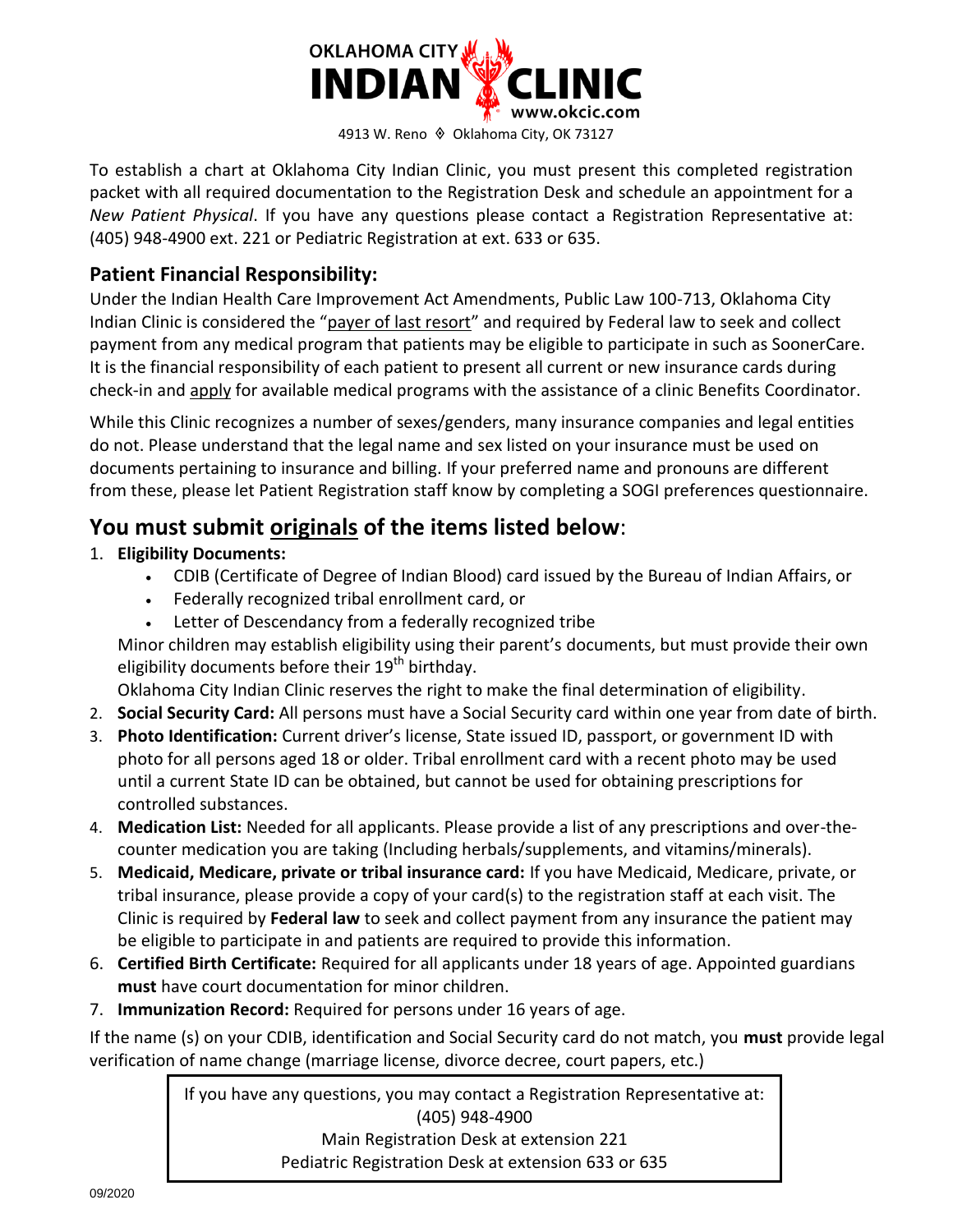

## **NEW PATIENT REGISTRATION**

CHART #\_\_\_\_\_\_\_\_\_\_\_\_\_\_\_\_\_\_\_\_\_\_\_

## **PATIENT INFORMATION**

| <b>LAST NAME</b>                                                                                                                                                                                                                 | <b>FIRST NAME</b>                                                                                                            |                                              | <b>MIDDLE NAME</b>    | <b>MAIDEN NAME</b>            | <b>PREFERRED NAME</b>                                                                                                                                                                                                                                                                                                                                                        |
|----------------------------------------------------------------------------------------------------------------------------------------------------------------------------------------------------------------------------------|------------------------------------------------------------------------------------------------------------------------------|----------------------------------------------|-----------------------|-------------------------------|------------------------------------------------------------------------------------------------------------------------------------------------------------------------------------------------------------------------------------------------------------------------------------------------------------------------------------------------------------------------------|
| <b>DATE OF BIRTH</b>                                                                                                                                                                                                             | <b>SOCIAL SECURITY NUMBER</b>                                                                                                | <b>CITY OF BIRTH</b>                         |                       |                               | <b>STATE OF BIRTH</b>                                                                                                                                                                                                                                                                                                                                                        |
| $\Box$ MALE $\Box$ FEMALE (On Birth Certificate)                                                                                                                                                                                 | <b>ETHNICITY:</b> $\Box$ Hispanic or Latino $\Box$ Non-Hispanic OR Latino $\Box$ Declined to Answer                          |                                              |                       |                               | RELATIONSHIP STATUS: ODivorced OMarried ONever Married OSeparated OSingle OWidow(er) OOther<br>RACE: □ American Indian/Alaska Native □ Asian □ Black/African-American □ Native Hawaiian/Pacific Islander □ White                                                                                                                                                             |
|                                                                                                                                                                                                                                  |                                                                                                                              |                                              |                       |                               | ADDITIONAL RACE(S): □Duplicate AI/AN □Asian □Black/African-American □ Native Hawaiian/Pacific Islander □White                                                                                                                                                                                                                                                                |
|                                                                                                                                                                                                                                  | services and treatments that fit their health care needs. Participation is voluntary and all data collected is confidential. |                                              |                       |                               | Our goal is to address you the way you want to be addressed, treat and acknowledge you in a way you are most comfortable.<br>There is now a national requirement that all patients are given an opportunity to answer questions relating to sexual<br>orientation and gender identity (SOGI). This information will ensure Two Spirit/LGBTQ patients are being provided with |
|                                                                                                                                                                                                                                  | PREFERRED LANGUAGE (including sign language) ___________________________________                                             |                                              |                       |                               | Interpreter Required? $\Box$ YES $\Box$ NO                                                                                                                                                                                                                                                                                                                                   |
|                                                                                                                                                                                                                                  |                                                                                                                              |                                              |                       |                               |                                                                                                                                                                                                                                                                                                                                                                              |
| <b>STREET ADDRESS (MAILING ADDRESS)</b>                                                                                                                                                                                          |                                                                                                                              |                                              | <b>CITY</b>           | <b>STATE</b>                  | <b>ZIP CODE</b>                                                                                                                                                                                                                                                                                                                                                              |
|                                                                                                                                                                                                                                  | PHYSICAL LOCATION OF HOME (if different from mailing address) CITY                                                           |                                              |                       | <b>STATE</b>                  | <b>ZIP CODE</b>                                                                                                                                                                                                                                                                                                                                                              |
|                                                                                                                                                                                                                                  |                                                                                                                              |                                              |                       |                               |                                                                                                                                                                                                                                                                                                                                                                              |
| <b>HOME PHONE</b>                                                                                                                                                                                                                | <b>CELL PHONE</b>                                                                                                            |                                              | <b>EMAIL ADDRESS</b>  |                               |                                                                                                                                                                                                                                                                                                                                                                              |
| PREFERRED METHOD OF CONTACT:<br>$\Box$ Cell Phone                                                                                                                                                                                | $\Box$ Home Phone $\Box$ Letter                                                                                              |                                              |                       | If Yes, where?                | Do you have Internet access?: $\Box$ Yes $\Box$ No                                                                                                                                                                                                                                                                                                                           |
| Do we have permission to send generic health information to the listed email address? $\Box$ Yes $\Box$ No                                                                                                                       |                                                                                                                              |                                              |                       |                               |                                                                                                                                                                                                                                                                                                                                                                              |
|                                                                                                                                                                                                                                  | Are you a migrant worker? $\Box$ YES $\Box$ NO Are you currently homeless? $\Box$ YES $\Box$ NO                              |                                              |                       |                               |                                                                                                                                                                                                                                                                                                                                                                              |
|                                                                                                                                                                                                                                  | Did you serve in the military? $\square$ NO $\square$ YES BRANCH: ENTRY DATE:                                                |                                              |                       |                               | <b>DISCHARGE DATE:</b>                                                                                                                                                                                                                                                                                                                                                       |
|                                                                                                                                                                                                                                  | <b>EMERGENCY CONTACT/NEXT OF KIN INFORMATION (Please list two different contacts here)</b>                                   |                                              |                       |                               |                                                                                                                                                                                                                                                                                                                                                                              |
|                                                                                                                                                                                                                                  | <b>EMERGENCY CONTACT NAME PHONE NO.</b>                                                                                      | <b>RELATIONSHIP</b>                          | <b>STREET ADDRESS</b> |                               | <b>CITY</b><br>STATE ZIP                                                                                                                                                                                                                                                                                                                                                     |
| <b>NEXT OF KIN NAME</b>                                                                                                                                                                                                          | PHONE NO.                                                                                                                    | <b>RELATIONSHIP STREET ADDRESS</b>           |                       |                               | <b>CITY</b><br>STATE ZIP                                                                                                                                                                                                                                                                                                                                                     |
|                                                                                                                                                                                                                                  | <b>EMPLOYMENT INFORMATION: COMPLETE IF YOU ARE CURRENTLY EMPLOYED</b>                                                        |                                              |                       |                               |                                                                                                                                                                                                                                                                                                                                                                              |
| <b>EMPLOYER NAME</b>                                                                                                                                                                                                             |                                                                                                                              |                                              |                       | <b>PHONE NUMBER (</b>         |                                                                                                                                                                                                                                                                                                                                                                              |
| <b>EMPLOYER ADDRESS</b>                                                                                                                                                                                                          |                                                                                                                              |                                              |                       |                               | Do you work $\Box$ Full Time or $\Box$ Part time                                                                                                                                                                                                                                                                                                                             |
|                                                                                                                                                                                                                                  |                                                                                                                              | <b>RESPONSIBLE PARTY INFORMATION</b>         |                       |                               |                                                                                                                                                                                                                                                                                                                                                                              |
| Do you have Medicare?                                                                                                                                                                                                            |                                                                                                                              | $\Box$ YES $\Box$ NO                         |                       | Do you have Dental insurance? | $\Box$ YES $\Box$ NO                                                                                                                                                                                                                                                                                                                                                         |
| Do you have Medicaid/SoonerCare?                                                                                                                                                                                                 |                                                                                                                              | $\Box$ YES $\Box$ NO<br>$\Box$ YES $\Box$ NO |                       | Do you have Vision insurance? | $\Box$ YES $\Box$ NO<br>Do you have Insurance through a Tribe? $\square$ YES $\square$ NO                                                                                                                                                                                                                                                                                    |
| Do you have Private or Group insurance?                                                                                                                                                                                          |                                                                                                                              |                                              |                       |                               | $\Box$ YES $\Box$ NO                                                                                                                                                                                                                                                                                                                                                         |
| Do you have Prescription or Part D insurance? $\Box$ YES $\Box$ NO<br>Do you have VA (Military) Benefits?<br>If you checked "Yes" to any of these questions, please complete the INSURANCE INFORMATION section on the next page. |                                                                                                                              |                                              |                       |                               |                                                                                                                                                                                                                                                                                                                                                                              |
|                                                                                                                                                                                                                                  |                                                                                                                              |                                              |                       |                               | I have requested Oklahoma City Indian Clinic to provide me and or my family with medical care. I authorize assignment of                                                                                                                                                                                                                                                     |
|                                                                                                                                                                                                                                  | benefits for all services to be paid to Oklahoma City Indian Clinic.                                                         |                                              |                       |                               |                                                                                                                                                                                                                                                                                                                                                                              |

\_\_\_\_\_\_\_\_\_\_\_\_\_\_\_\_\_\_\_\_\_\_\_\_\_\_\_\_\_\_\_\_ \_\_\_\_\_\_\_\_\_\_\_\_\_\_\_\_\_\_\_\_\_\_\_\_\_\_\_\_\_\_\_ \_\_\_\_\_\_\_\_\_\_\_\_\_\_\_\_\_\_\_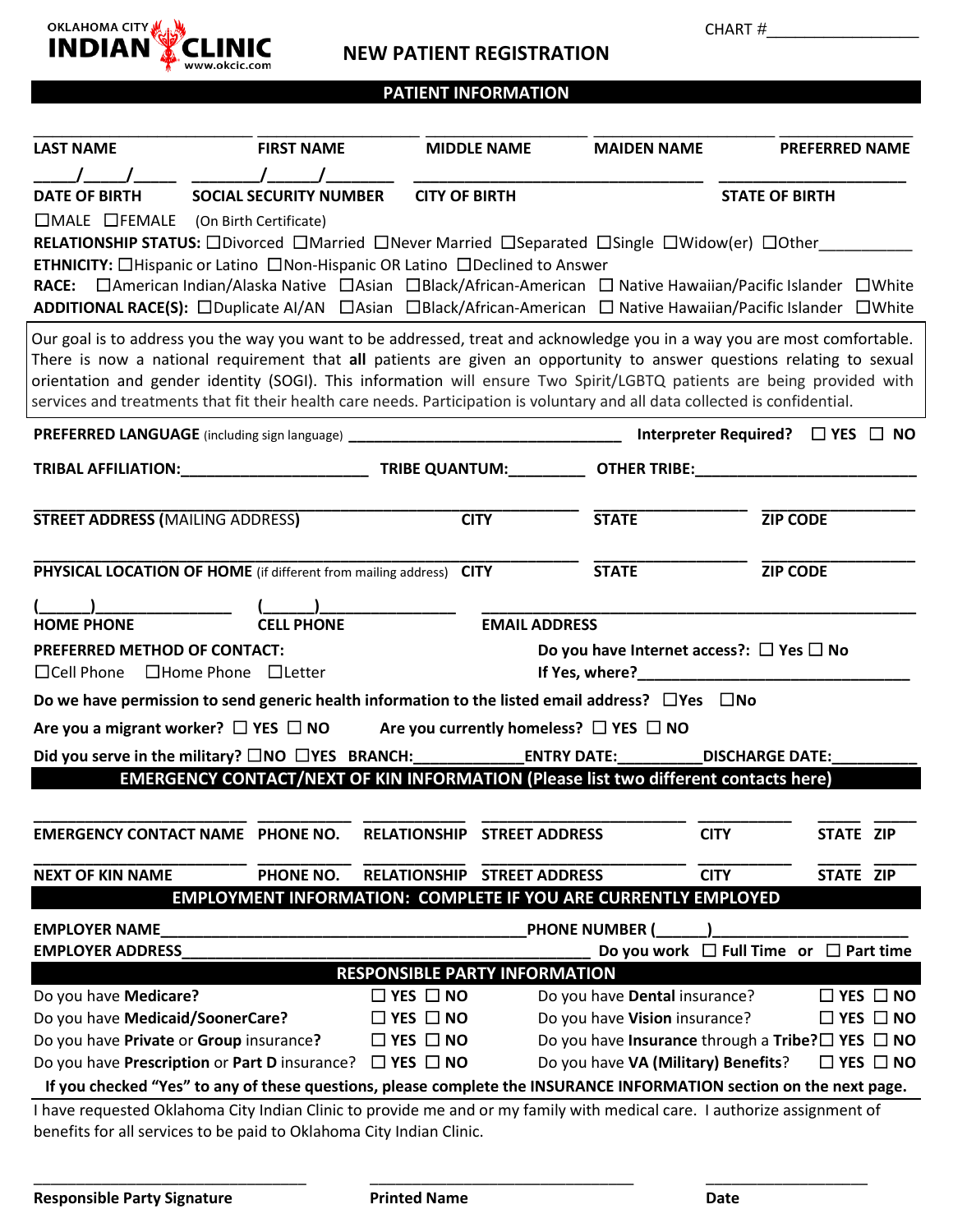| PARENT/LEGAL GUARDIAN INFORMATION: COMPLETE IF PATIENT IS UNDER 18 YEARS OF AGE<br>PARENTAL RELATIONSHIP: □Mother □Father □Guardian |                       |                                                                                   |                      | PARENTAL RELATIONSHIP: □Mother □Father □Guardian |
|-------------------------------------------------------------------------------------------------------------------------------------|-----------------------|-----------------------------------------------------------------------------------|----------------------|--------------------------------------------------|
| <b>FULL LEGAL NAME</b>                                                                                                              |                       | <b>FULL LEGAL NAME</b>                                                            |                      |                                                  |
| <b>STREET ADDRESS</b>                                                                                                               |                       | <b>STREET ADDRESS</b>                                                             |                      |                                                  |
|                                                                                                                                     |                       |                                                                                   |                      |                                                  |
| <b>CITY</b><br><b>STATE</b>                                                                                                         | ZIP                   | <b>CITY</b>                                                                       | <b>STATE</b>         | <b>ZIP</b>                                       |
| <b>PHONE NUMBER</b><br><b>EMAIL ADDRESS</b>                                                                                         |                       | <b>PHONE NUMBER</b>                                                               | <b>EMAIL ADDRESS</b> |                                                  |
| <b>EMPLOYER NAME</b>                                                                                                                |                       | <b>EMPLOYER NAME</b>                                                              |                      |                                                  |
| <b>EMPLOYER CITY</b>                                                                                                                | <b>EMPLOYER PHONE</b> | <b>EMPLOYER CITY</b>                                                              |                      | <b>FMPLOYER PHONE</b>                            |
| INSURANCE INFORMATION: COMPLETE IF YOU ANSWERED YES TO ANY TYPE OF INSURANCE COVERAGE                                               |                       |                                                                                   |                      |                                                  |
|                                                                                                                                     |                       | Please provide a copy of your insurance card(s) at the time you submit this form. |                      |                                                  |
| <b>Primary Insurance:</b>                                                                                                           |                       |                                                                                   |                      |                                                  |
| <b>INSURANCE COMPANY NAME</b>                                                                                                       | <b>ADDRESS</b>        |                                                                                   | <b>PHONE NUMBER</b>  |                                                  |
| <b>POLICY NUMBER</b>                                                                                                                | <b>GROUP NUMBER</b>   | <b>GROUP NAME</b>                                                                 |                      |                                                  |
| <b>NAME OF POLICY HOLDER</b>                                                                                                        | POLICY HOLDER SSN     | <b>DATE OF BIRTH (Policy holder)</b>                                              |                      | <b>RELATIONSHIP TO PATIENT</b>                   |
| <b>POLICY HOLDER ADDRESS</b>                                                                                                        | <b>CITY</b>           | <b>STATE</b>                                                                      |                      | <b>ZIP CODE</b>                                  |
| <b>Secondary Insurance:</b>                                                                                                         |                       |                                                                                   |                      |                                                  |
| <b>INSURANCE COMPANY NAME</b>                                                                                                       | <b>ADDRESS</b>        |                                                                                   | <b>PHONE NUMBER</b>  |                                                  |
| <b>POLICY NUMBER</b>                                                                                                                | <b>GROUP NUMBER</b>   | <b>GROUP NAME</b>                                                                 |                      |                                                  |
| <b>NAME OF POLICY HOLDER</b>                                                                                                        | POLICY HOLDER SSN     | <b>DATE OF BIRTH (Policy holder)</b>                                              |                      | <b>RELATIONSHIP TO PATIENT</b>                   |
| <b>POLICY HOLDER ADDRESS</b>                                                                                                        | <b>CITY</b>           | <b>STATE</b>                                                                      |                      | <b>ZIP CODE</b>                                  |
| <b>Other Members on Policy:</b>                                                                                                     |                       |                                                                                   |                      |                                                  |
| <b>Name</b>                                                                                                                         | Relationship          |                                                                                   | <b>Chart Number</b>  | Date of Birth                                    |
|                                                                                                                                     |                       |                                                                                   |                      |                                                  |
|                                                                                                                                     |                       |                                                                                   |                      |                                                  |

**\*\*Oklahoma City Indian Clinic will NOT bill the patient for any services not covered by insurance.** Revised 09/2020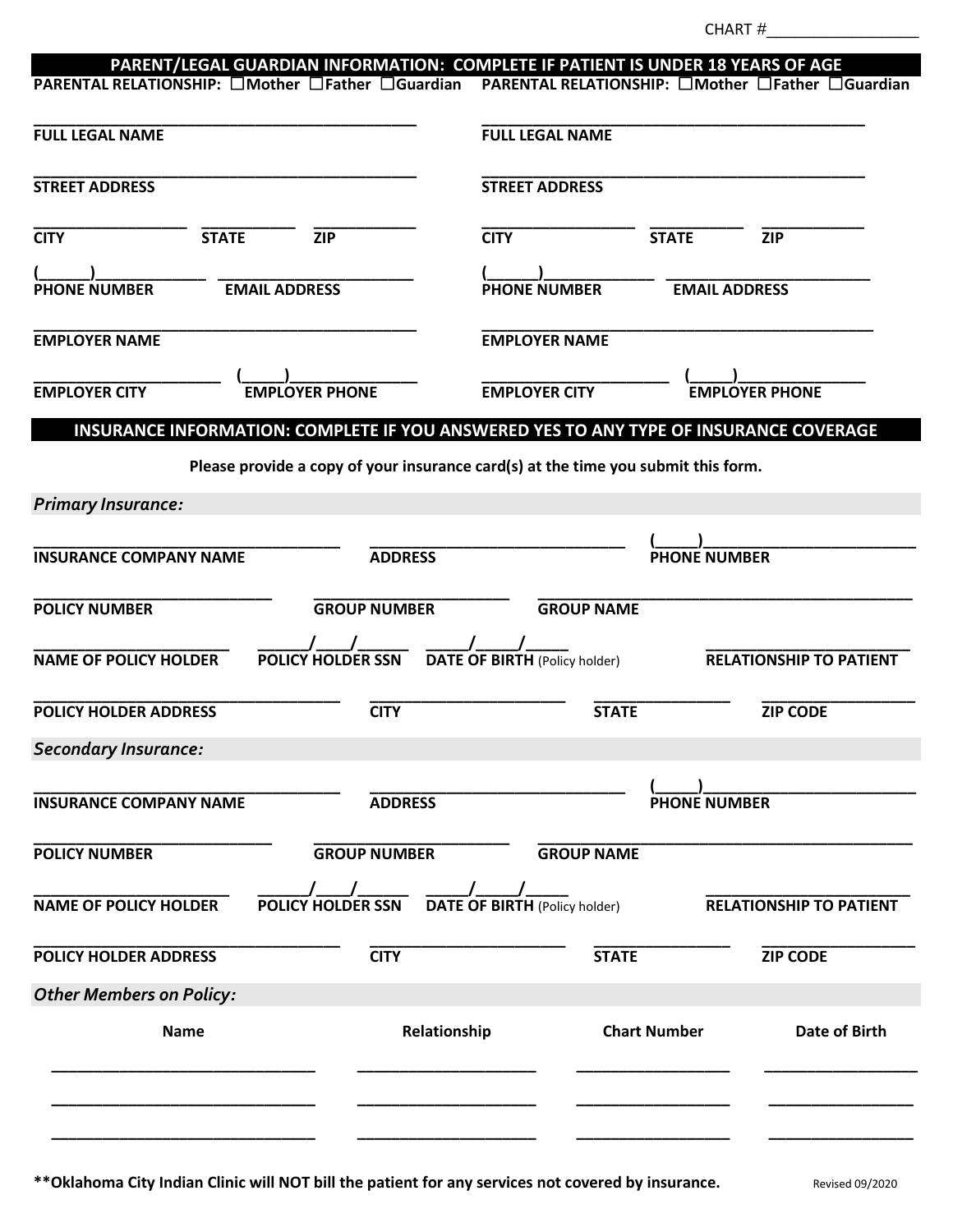

## **PATIENT SERVICE AGREEMENT**

Initials

#### **RIGHT TO REFUSE SERVICES**

Oklahoma City Indian Clinic reserves the right to refuse services to anyone for cause which includes, but is not limited to belligerent or abusive behavior; failure to comply with all third party payer processes (Indian Health Services is considered the payer of last resort); noncompliance with treatment; or any other violation of the Patient's Rights and Responsibilities.

#### **PAYMENT FOR SERVICES AT AN OUTSIDE HEALTH CARE FACILITY**

If you go to another health facility for services or receive a referral from an Oklahoma City Indian Clinic provider to go to another health facility, please be advised that YOU are responsible to pay for cost of this care. If you have an alternate resource such as Private Insurance, Medicare or Medicaid, you are responsible for providing this information. Purchased/Referred Care (PRC) will require application for Medicare and/or Medicaid benefits before considering payment for *services.*

#### **CONSENT TO TREAT**

The undersigned hereby gives consent to the staff of Oklahoma City Indian Clinic for medical examination, treatment, laboratory services and professional services including, but not limited to Behavioral Health Services, Dental, and Optometry to the undersigned and/or minor child listed below.

#### **FINANCIAL RESPONSIBILITY / ASSIGNMENT OF BENEFITS / RELEASE OF INFORMATION FOR BILLING**

I understand that under the Indian Health Care Improvement Act Amendments, Public Law 100-713, Oklahoma City Indian Clinic is the payer of last resort and required by Federal law to seek and collect payment from any medical program that my minor children or I may be eligible to participate in. I acknowledge that applying for benefits (i.e. SoonerCare) and providing my insurance information is my financial responsibility to Oklahoma City Indian Clinic and is required in order to receive services. I hereby assign all benefits for services rendered to Oklahoma City Indian Clinic and I understand that payments will be made directly to the clinic. I hereby authorize the release of any and all medical information necessary to process my claims. Fee information may be provided upon request.

#### **MAINTAINING "CURRENT MEDICAL PATIENT" STATUS**

A "Current Medical Patient" is considered to be a patient who has been seen by a medical provider within the last year. By law, prescriptions *with refills* expire after one year (prescriptions for controlled substances expire sooner). In order to continue receiving medication you must follow the practitioner's treatment plan and keep your appointments. If you have not been seen in over one year you will not be able to receive prescriptions.

#### **PATIENT INFORMATION BROCHURE**

I hereby acknowledge receipt of the Oklahoma City Indian Clinic Patient Information brochure that outlines Patient Rights and Responsibilities, Generic Drug policy and additional departmental information.

#### **AUTHORIZATION TO UTILIZE UNSECURE COMMUNICATIONS FOR APPOINTMENT REMINDERS**

By supplying my home phone number, mobile phone number, email address, and any other personal contact information, I authorize Oklahoma City Indian Clinic to employ a third-party automated outreach and messaging system to use my personal information, the name of my care provider, the time and place of my scheduled appointment(s), and other limited information, for the purpose of notifying me of a pending or missed appointment. I understand that notifications may use an autodialer and/or prerecorded or artificial voice and may be repeated multiple times per appointment and may exceed contacts more than three times per week.

#### **NOTICE OF PRIVACY PRACTICES**

- $\Box$  I have been offered and accept receipt of the Oklahoma City Indian Clinic Notice of Privacy Practices.
- $\Box$  I have been offered and decline receipt of the Oklahoma City Indian Clinic Notice of Privacy Practices.

#### **PRIVACY ACT ACKNOWLEDGEMENT**

I acknowledge that my record is maintained in the Health and Medical Records System at: **Oklahoma City Indian Clinic, 4913 W Reno, Oklahoma City, OK 73127**

I understand that the information given by me and/or collected and stored in my health record is necessary for Indian Health Service staff or Indian Health Service contractors and service units to provide services for my health and well-being. Furthermore, I have been informed that my health record or any portion of my health record shall not be disclosed to another agency or person, unless specified as routine use (listed on the "Why We Ask Questions" notice), without my consent. This notice is available upon request.

| Patient's Name (PRINT)                     | Patient's Chart Number | Office Use Only                    |      |
|--------------------------------------------|------------------------|------------------------------------|------|
| Signature of Patient/Parent/Legal Guardian | Date                   | <b>OKCIC Staff Signature/Title</b> | Date |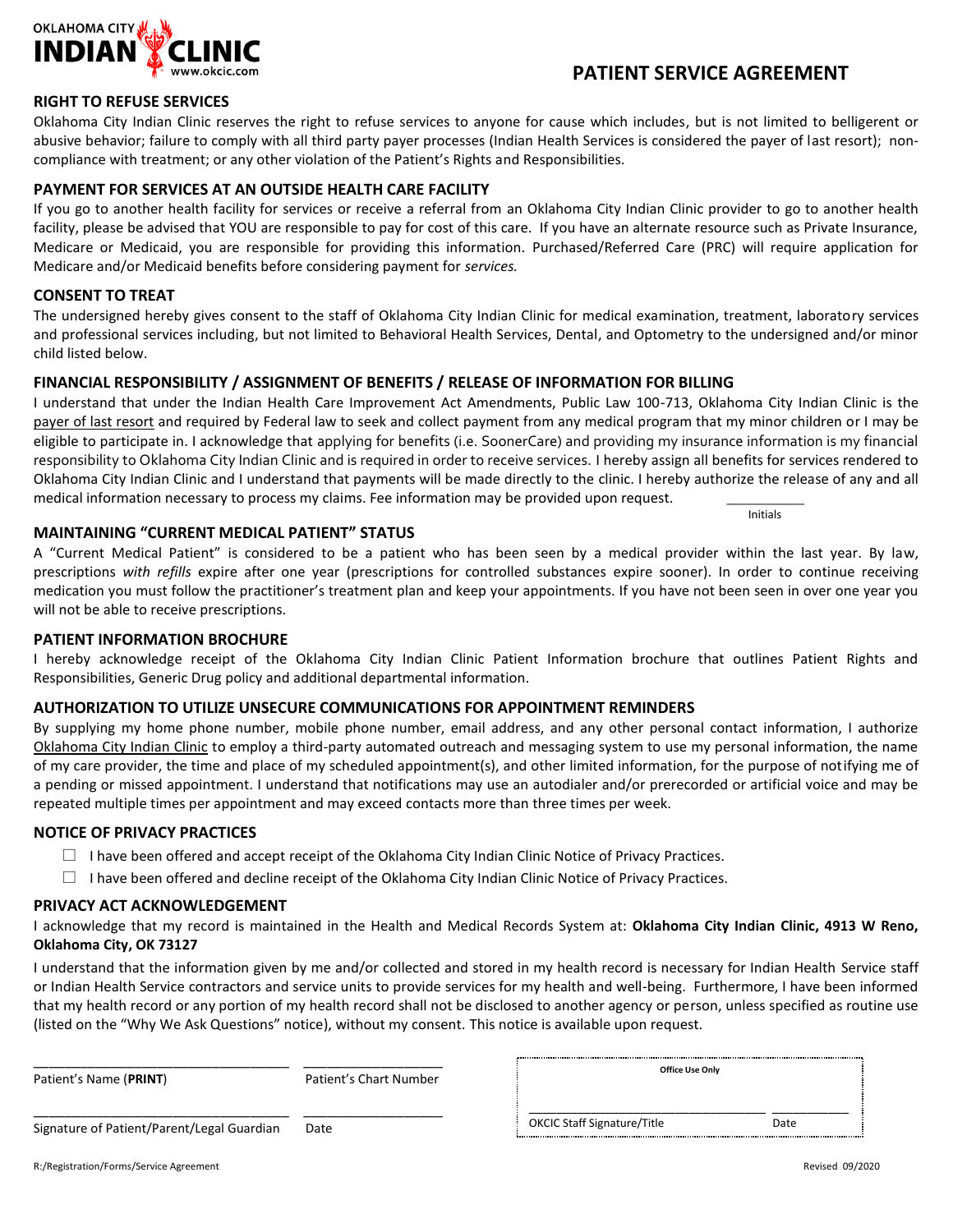

# **Broken Appointment Policy**

Oklahoma City Indian Clinic works hard to meet and exceed the expectations of all our patients and as always, we are dedicated to providing you with the best care and service possible.

Time is specifically reserved for you on our schedule. When sufficient notice is not given to cancel or change an appointment, it does not give us enough time to contact another patient who could come to the Clinic during your assigned time.

Because of the great need for our services, we have created the following **Broken Appointment Policy:**

**Failure to give a twenty-four (24) hour notice to cancel your appointment, or failing to appear for your appointment ("noshow") will count as a broken appointment. If you have three (3) broken appointments within a rolling one (1) year period your clinic privileges may be suspended for six (6) months. All pending appointments will be cancelled**. **No clinic services, including pharmacy, will be permitted during the suspension period.**

If you have been suspended and feel you should have your clinic privileges reinstated, please contact in writing our Chief Operating Officer, Lysa Ross at **lysa.r@okcic.com** or mail your concerns to:

Lysa Ross, Chief Operating Officer Oklahoma City Indian Clinic 4913 West Reno Avenue Oklahoma City, OK 73127

I have read and fully understand Oklahoma City Indian Clinic's **Broken Appointment Policy**.

Patient Signature / Parent or Guardian Signature Chart Number Date

\_\_\_\_\_\_\_\_\_\_\_\_\_\_\_\_\_\_\_\_\_\_\_\_\_\_\_\_\_\_\_\_\_ \_\_\_\_\_\_\_\_\_\_\_\_\_ \_\_\_\_\_\_\_\_\_\_\_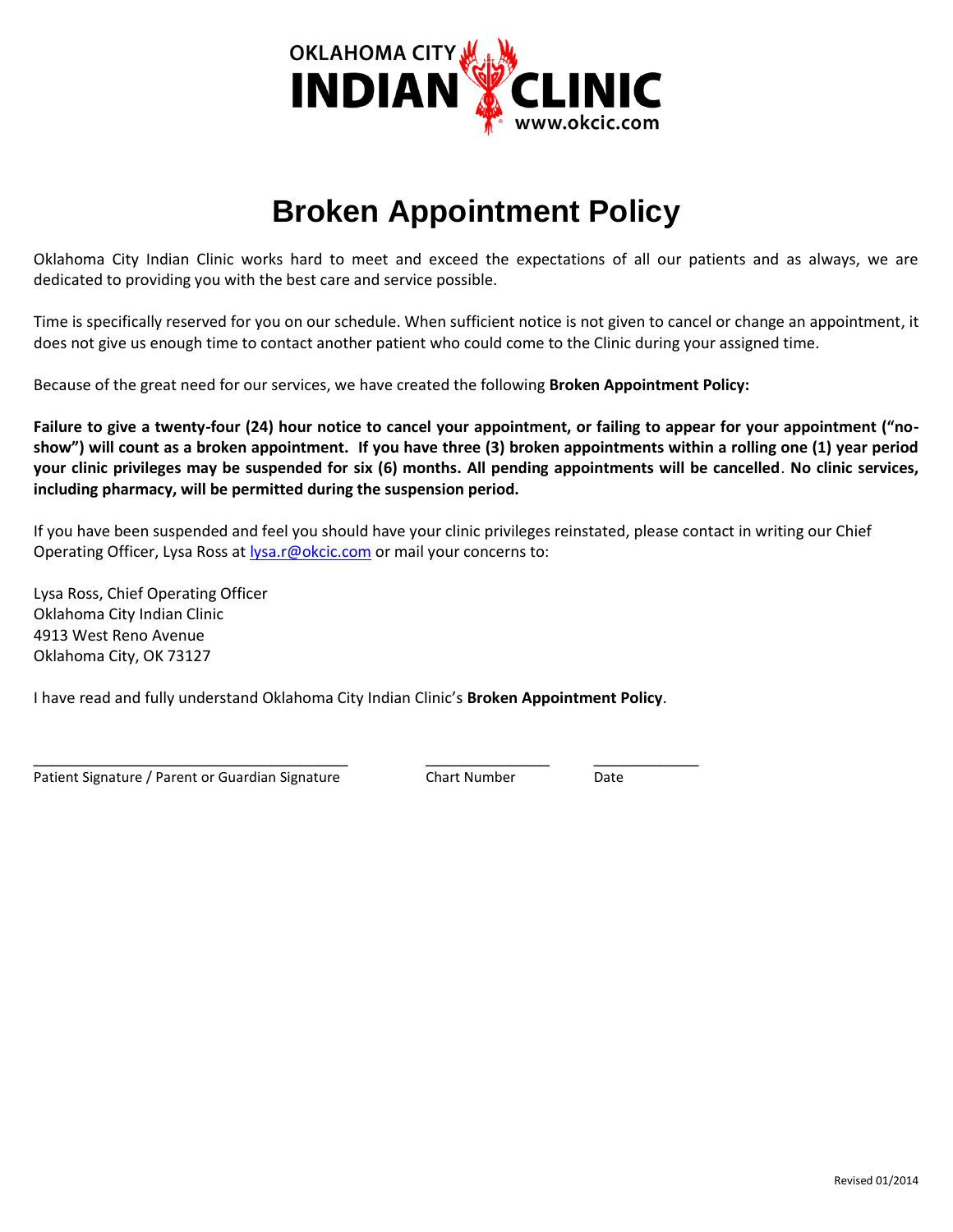

# **ADVANCE DIRECTIVE ACKNOWLEDGEMENT OF RIGHTS**

Patient's Name: <u>and the set of the set of the set of the set of the set of the set of the set of the set of the set of the set of the set of the set of the set of the set of the set of the set of the set of the set of the</u>

- 1. You have the right to accept or refuse medical or surgical treatment.
- 2. You have the right to give written instructions, such as a living will or durable power of attorney for health care, about future treatment **before** you become seriously ill or unable to make health care decisions. This is called an Advance Directive. An Advance Directive typically takes effect when a patient becomes incompetent to make medical decisions.
- 3. You may consult your doctor, family, lawyer, or others before making a written Advance Directive.
- 4. You are not required to make any Advance Directive about your future medical treatment. It is entirely your choice.
- 5. If you decide to make an Advance Directive about future medical care it will become a part of your medical record at Oklahoma City Indian Clinic.
- 6. Photocopies of your fully executed and witnessed directive should be made for your personal records, your family members, and your proxy and alternate if you have chosen them. The original or a copy should be furnished to the hospital whenever you receive inpatient care.
- 7. Your directions will be followed unless they are considered by your doctor to be in violation of law or applicable ethics.
- 8. You may revoke your Advance Directive at any time, in writing or simply by telling your attending physician or other health care provider or a witness, regardless of your physical or mental condition.
- 9. The Behavioral Health department of the Oklahoma City Indian Clinic will provide you with information upon your request to help you develop an Advance Directive regarding your health care.

#### **I understand my rights as set forth above.**

Please check **one** of the following statements:

- ☐ I have an Advance Directive ☐ Attached ☐ Copy Requested
- ☐ I do not have an Advance Directive and I would like additional information
- $\Box$  I do not have an Advance Directive and I do not want any information at this time

| Signature:               | Date:                                                        |
|--------------------------|--------------------------------------------------------------|
| Witness:                 | Date:                                                        |
| Relationship to patient: | $\circ$ Of $\Box$ Oklahoma City Indian Clinic representative |